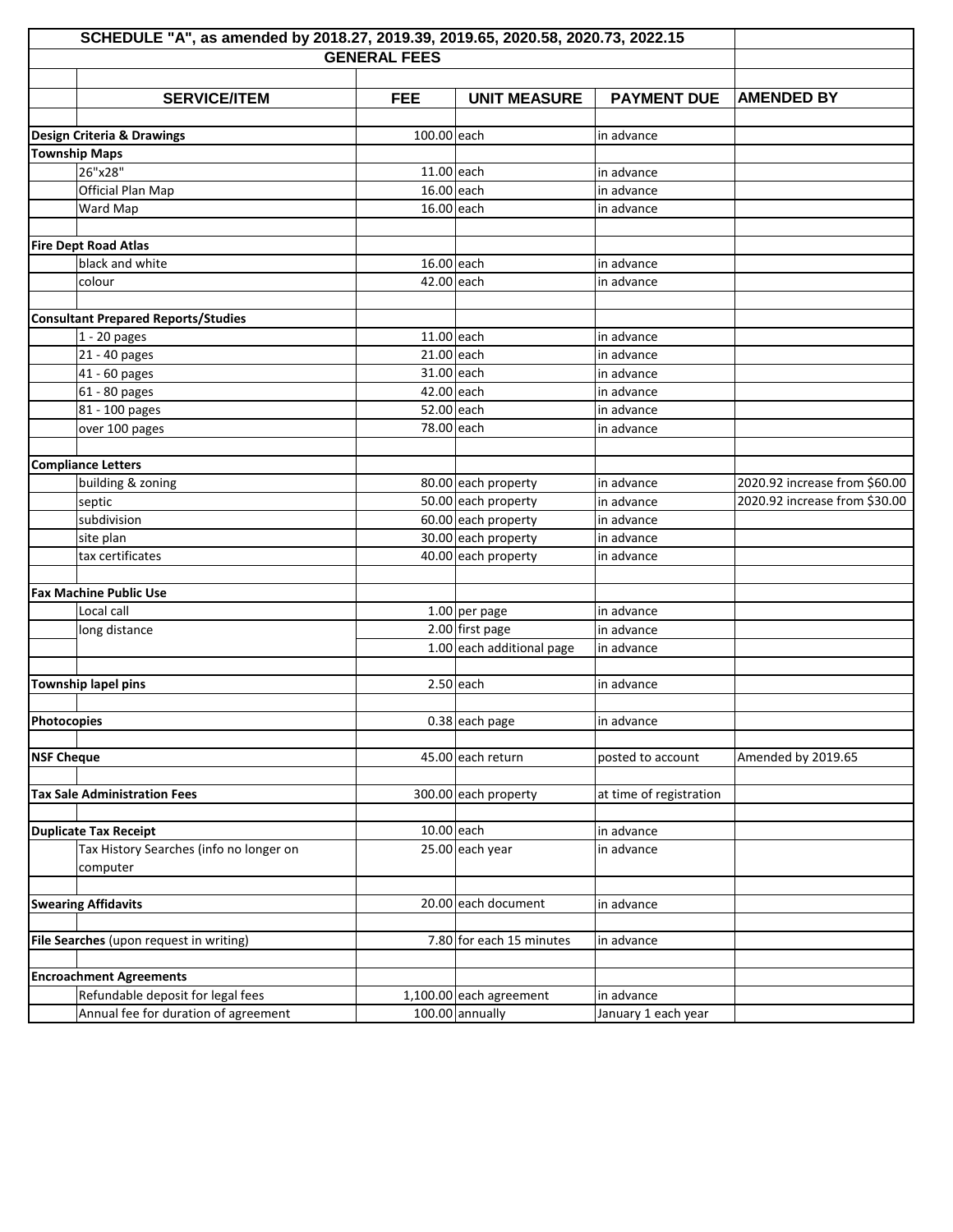| SCHEDULE "A", as amended by 2018.27, 2019.39, 2019.65, 2020.58, 2020.73, 2022.15       |                            |                           |                       |                        |  |
|----------------------------------------------------------------------------------------|----------------------------|---------------------------|-----------------------|------------------------|--|
| <b>GENERAL FEES</b>                                                                    |                            |                           |                       |                        |  |
|                                                                                        |                            |                           |                       |                        |  |
| <b>SERVICE/ITEM</b>                                                                    | <b>FEE</b>                 | <b>UNIT MEASURE</b>       | <b>PAYMENT DUE</b>    | <b>AMENDED BY</b>      |  |
| <b>Fence Viewing</b>                                                                   |                            | 170.00 each meeting       | immediately following |                        |  |
|                                                                                        |                            |                           | provision of service  |                        |  |
| each subsequent meeting                                                                | 65.00 plus costs each call |                           | immediately following |                        |  |
|                                                                                        |                            |                           | provision of service  |                        |  |
|                                                                                        |                            |                           |                       |                        |  |
|                                                                                        |                            |                           |                       |                        |  |
| <b>Pound Keeper Attendance</b>                                                         | 65.00 plus costs each call |                           | immediately folloiwng |                        |  |
|                                                                                        |                            |                           | provision of service  |                        |  |
|                                                                                        |                            |                           |                       |                        |  |
| <b>Canine Impound Fees</b>                                                             |                            |                           |                       |                        |  |
| Boarding Fees - 2nd and subsequent impounds                                            |                            | 25.00 per day/per dog     | in advance            |                        |  |
| in same year                                                                           |                            |                           |                       |                        |  |
| <b>Hygiene Required</b>                                                                |                            | $20.00$ each dog          | in advance            |                        |  |
| Adoption - with vacinations                                                            |                            | $150.00$ each dog         | in advance            |                        |  |
| Adoption - without vacinations                                                         |                            | 75.00 each dog            | in advance            |                        |  |
| Surrender of Dog                                                                       | 50.00 plus all each dog    |                           | in advance            |                        |  |
|                                                                                        | outstanding fees           |                           |                       |                        |  |
| Impound Fee                                                                            |                            | 30.00 each dog            | in advance            |                        |  |
| <b>Transportation Fee</b>                                                              |                            | $10.00$ each dog          | in advance            |                        |  |
| Veterinary Care - when necessary                                                       | Actual cost of each dog    |                           | in advance            |                        |  |
|                                                                                        | veterinary                 |                           |                       |                        |  |
|                                                                                        | services                   |                           |                       |                        |  |
|                                                                                        |                            |                           |                       |                        |  |
| <b>LCPW Wristbands</b>                                                                 |                            |                           |                       |                        |  |
| Residents of Lagoon City (must pay levy) are<br>entitled to 4 wristbands per household |                            | Free 4 for each household | in advance            |                        |  |
|                                                                                        |                            |                           |                       |                        |  |
| Replacement fee upon return of broken or                                               |                            | Free each                 | in advance            |                        |  |
| damaged wristband                                                                      | 20.00 each                 |                           |                       |                        |  |
| Replacement fee for lost or stolen wristbands                                          |                            |                           | in advance            |                        |  |
| <b>Lagoon City Shorewalls</b>                                                          |                            |                           |                       |                        |  |
| Permit for repair or replacement                                                       |                            | \$75 each property        | in advance            |                        |  |
| Appeals under the Shorewall Bylaw                                                      |                            | $$1,000$ each property    | in advance            | Bylaw 2020.58          |  |
|                                                                                        |                            | Successful appeals will   |                       |                        |  |
|                                                                                        |                            | be refunded 50% of the    |                       |                        |  |
|                                                                                        |                            | fee                       |                       |                        |  |
| Infrastructure Department Inspection Fee                                               | \$50                       | each property, each       | in advance            | Bylaw 2020.73          |  |
|                                                                                        |                            | inspection                |                       |                        |  |
| Inspection Fee by Township Engineer                                                    | Cost Recovery              | each property, each       | in advance            | Bylaw 2020.73          |  |
|                                                                                        |                            | inspection                |                       |                        |  |
| <b>Cemetery Rates</b>                                                                  |                            |                           |                       |                        |  |
| <b>Aministration Fee</b>                                                               |                            | 200 Admin Fee             | in advance            |                        |  |
| single plot (includes 40% perpetual care fee as                                        |                            |                           |                       |                        |  |
| required)                                                                              |                            | 1,050 single plot         | in advance            |                        |  |
| cremation plot (includes 40% perpetual care fee                                        |                            |                           |                       |                        |  |
| as required)                                                                           |                            | 900 cremation plot        | in advance            | Added by Bylaw 2018.27 |  |
|                                                                                        |                            |                           |                       |                        |  |
| <b>Bird Scare Tape</b>                                                                 |                            | 8.00 per roll             | in advance            | Added by Bylaw 2018.27 |  |
|                                                                                        |                            |                           |                       |                        |  |
| <b>Building/Planning Property Records</b>                                              |                            |                           |                       |                        |  |
| 1 to 60 pages                                                                          | 25.00                      |                           | in advance            | Bylaw 2020.92          |  |
| 61 to 80 pages                                                                         | 50.00                      |                           | in advance            |                        |  |
| over 80 pages                                                                          | 80.00                      |                           | in advance            |                        |  |